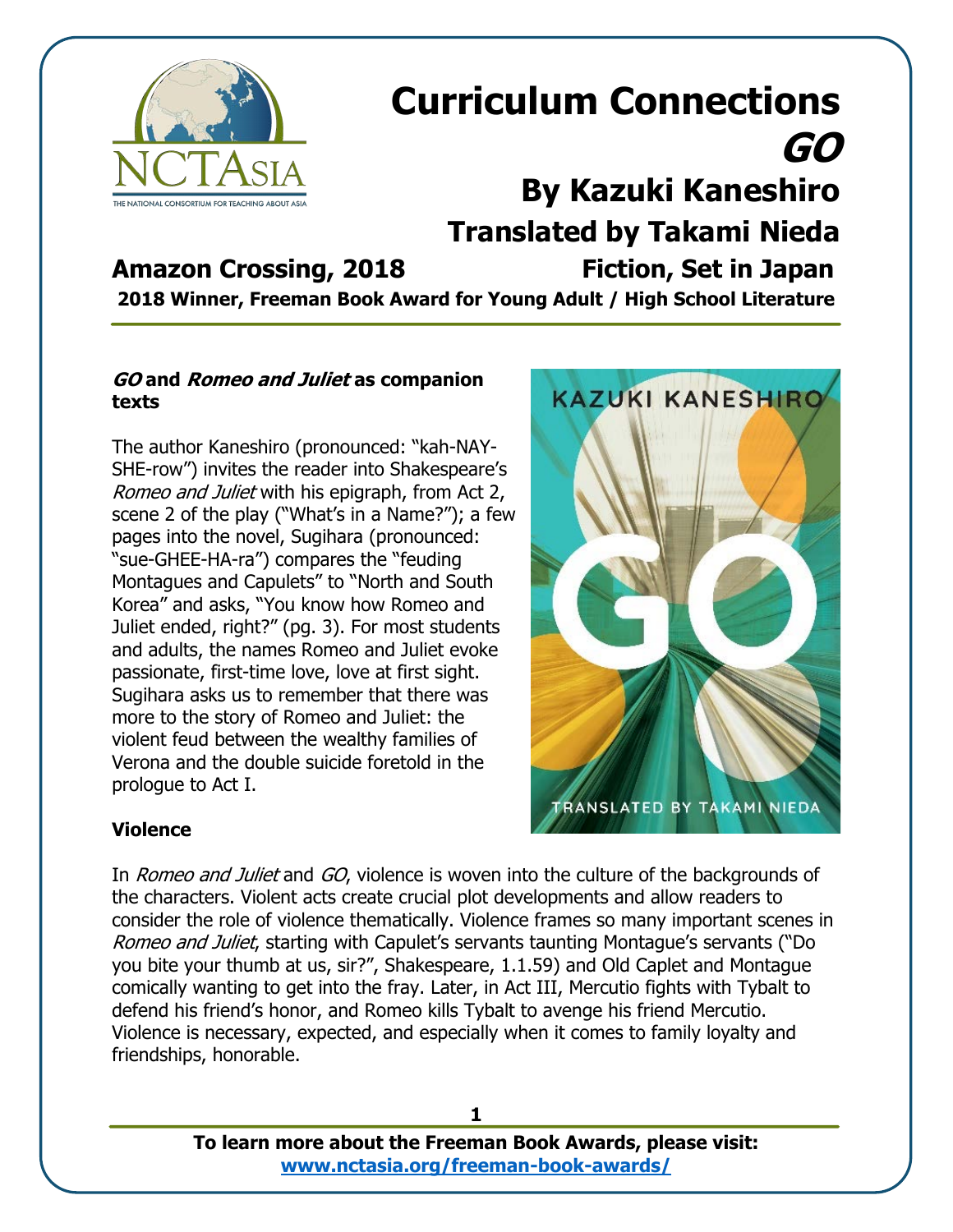

## **Curriculum Connections GO By Kazuki Kaneshiro Translated by Takami Nieda Amazon Crossing, 2018 Fiction, Set in Japan**

**2018 Winner, Freeman Book Award for Young Adult / High School Literature**

Kaneshiro's depictions of violence highlight Sugihara's constant need to defend himself as he navigates the challenges of his life on the fringes as Zainichi (pronounced: "za-E-KNEE-chee"). An outsider from mainstream Japanese ethnicity, he feels free to make his own rules about use of violence: "Like Malcolm X said, 'I don't call it violence when it's self-defense'" (pg.12). In a classroom brawl Sugihara fights dirty, using an ashtray to smash a kid in the face; yet, in an act of compassion, offers the trembling kid a treatment for his wounds. Sugihara tells the reader, "In every altercation so far, not one of my challengers had made the first move" (pg.10). The best and most brutal fighter in the school, Sugihara must constantly defend his 23-0 fighting record.

When a troublemaker at a club party calls Sugihara "Chon. The nasty Japanese word for a Korean" (pg.89), Sugihara "drilled him in the face dead center with a straight punch" (pg.90). The kid, Kobayashi (pronounced: "koh-BYE-YAH-she"), has a butterfly knife which Sugihara says would make stabbing him self-defense: "If you bring a knife to a fight, you're asking to get cut by one" (pg.90).

Perhaps the most brutal and bloody scenes of violence are between Sugihara and his father, who trained his son in fighting and boxing techniques, giving him a way to defend himself and channel his anger. Sugihara both desires and dreads defeating his father. Jeong-il (pronounced: "jong eel"), Sugihara's best friend, points out that Korea is a Confucian country; vanquishing the father would show Sugihara's lack of proper filial piety. The father ends up being Sugihara's only defeat. These beatings are bloody and savage, more so than Sugihara's fights with his challengers. In Sugihara's last fight with his father, he recognizes that he can't beat his old man, and he literally can't get his blood out of him (Roh). He can change his name, but not his identity.

Both father and son suffer as a result of the formal and informal discriminatory practices of the Japanese against ethnic Koreans. Sugihara is an adept and eager fighter who eventually sees the limitations of violent acts in a culture that fails to accept him. Like his name, violence is a mask, a strategy to cloak his disappointment in a culture and country that fails to accept him.

**2**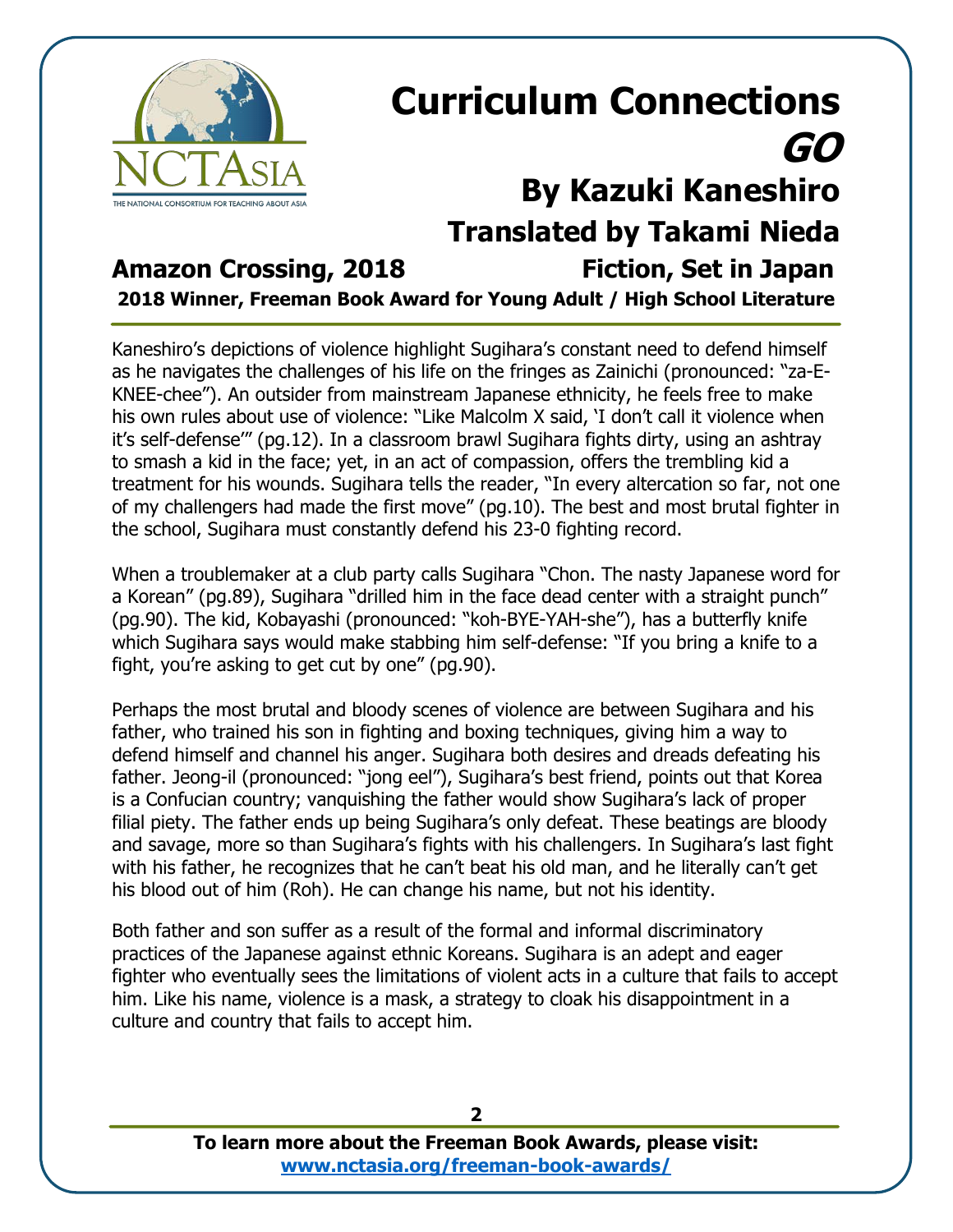

# **Curriculum Connections GO By Kazuki Kaneshiro**

**Translated by Takami Nieda**

### **Amazon Crossing, 2018 Fiction, Set in Japan**

**2018 Winner, Freeman Book Award for Young Adult / High School Literature**

### **Love at First Sight**

"My only love sprung from my only hate" (Shakespeare, 1.5)

Romeo is the Petrarchan lover, long suffering, seeking a woman who is out of reach. Juliet is a Capulet, he's a Montague; their families are enemies. This doesn't stop them from marrying in secret thus creating their tragic fall. Likewise, Sugihara is Petrarchan: Sakurai (pronounced: "sah-KOO-RYE") is fully Japanese, and not on the menu of approachable, acceptable women in Japan. Sugihara is well aware of this and conceals his name and background from Sakurai.

Romantically and sexually, Sugihara is a gentleman. He tells Sakurai about his ethnicity before they could have sex. Sugihara's acceptance of himself and his identity is "predicated on the romantic acceptance by a "native" female character." She reveals her first name, Tsubaki (pronounced: "sue-BAH-key"), and he reveals his Zainichi identity (Roh). Kaneshiro doesn't let the two consummate, unlike Shakespeare's Romeo and Juliet, who consummate their marriage right before Romeo begins his banishment to Mantua. Sakurai may represent a conquering achievement for Sugihara; if he sleeps with a prototypical Japanese girl, he has properly assimilated into Japanese society. Perhaps Kaneshiro is showing us that this match isn't right, the hero needs to keep searching for both an appropriate mate and his appropriate mate and his identity (Roh).

Kaneshiro uses two of Shakespeare's techniques from *Romeo and Juliet*: love at first sight and the imagery of light. At Capulet's party the lovers see each other at the same time, across a crowded room. Romeo talks of her beauty in terms of lights and darks:

"O, she doth teach the torches to burn bright! It seems she hangs upon the cheek of night As a rich jewel in an Ethiop's ear—" (Shakespeare, 1.5)

"But soft, what light through yonder window breaks? It is the East, and Juliet is the sun." (Shakespeare 2.2)

Romeo talks of her beauty in terms of light: torches, brightness, jewels, sun. Their

**To learn more about the Freeman Book Awards, please visit: [www.nctasia.org/freeman-book-awards/](https://nctasia.org/freeman-book-awards/)**

**3**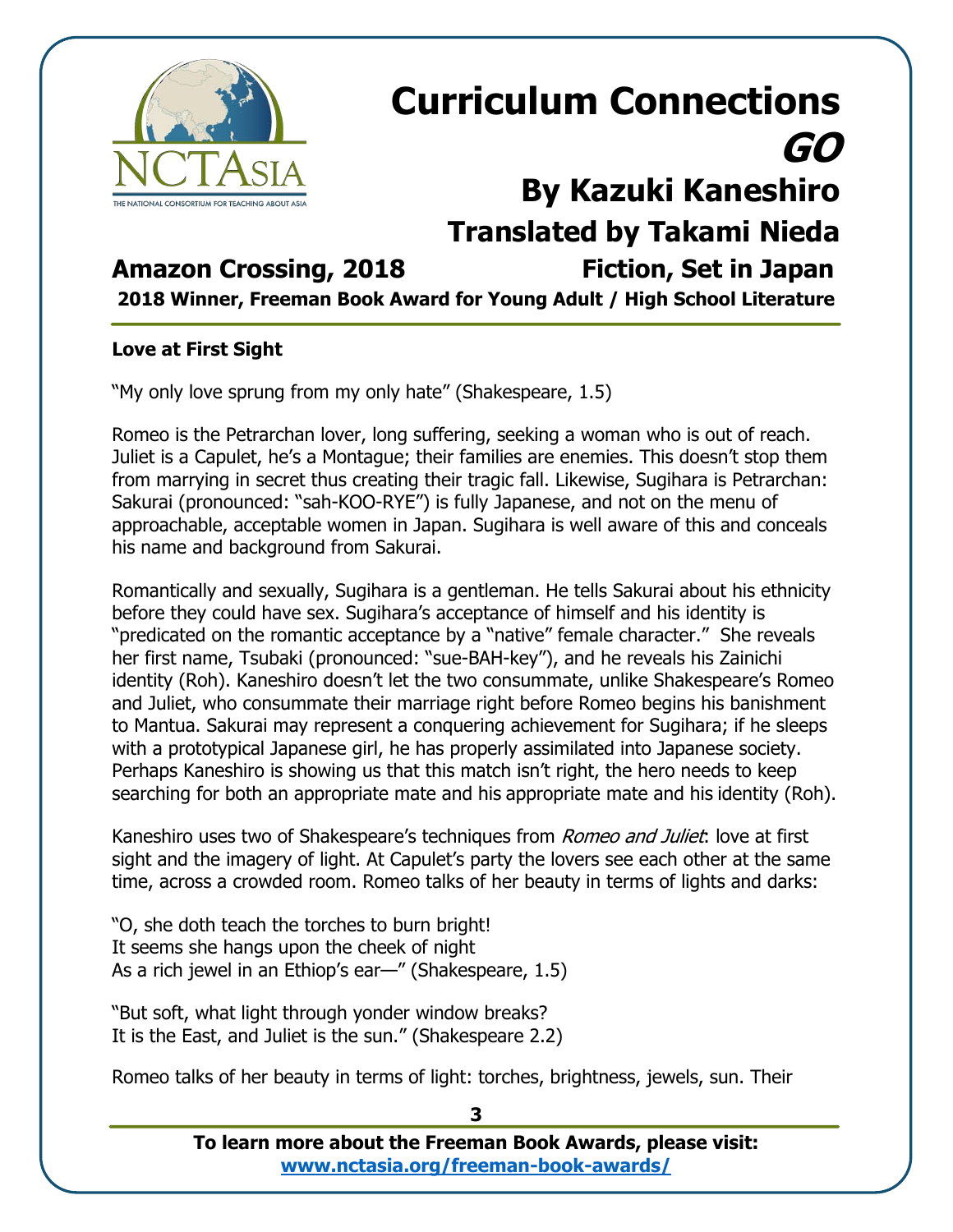

# **Curriculum Connections GO By Kazuki Kaneshiro Translated by Takami Nieda**

### **Amazon Crossing, 2018 Fiction, Set in Japan**

**2018 Winner, Freeman Book Award for Young Adult / High School Literature**

attraction is physical beauty, as it is with Kaneshiro's characters. At the party at Z, Sugihara sees "A guy with long black hair and an earring dangling from one ear" (pg. 22) who walks up to Sakurai. After a few moments, while seated at a table, "The light in her eyes seemed to dim a little" (pg. 22). Approaching his table, "Her eyes brightened again….I kept glaring at her." And finally, as she sits, Sakurai skirt blew up "...giving me a glimpse of her thighs and panties. Both white" (pg. 23). Juliet and Sakurai are brightness and shine, blocking out the darkness around them.

### **Negotiating Touch**

A comparison of first touches between the lovers reveals more parallel moments between the texts. First touch is hands, then lips:

Romeo (taking Juliet's hand): "If I profane with my unworthiest hand This holy shrine, the gentle sin is this My lips, two blushing pilgrims, ready stand To smooth that rough touch with a tender kiss."

Juliet: "You kiss by th' book." (Shakespeare, 1.5)

Romeo reaches out for hands, then asks for lips as well.

In GO, it is Sakurai who reaches out for the first touch, "After seeing me nod, she put her hands over the backs of mine resting on the table...Her forefingers slid gently over the backs of my hands" (pg.24). Later, "she...pressed her lips against mine. What soft lips" (pg.31).

### **What's in a Name?**

On her balcony Juliet says, "What's in a name?" and reveals that she loves Romeo and that if they both "refuse their names" their love would be possible. The space for this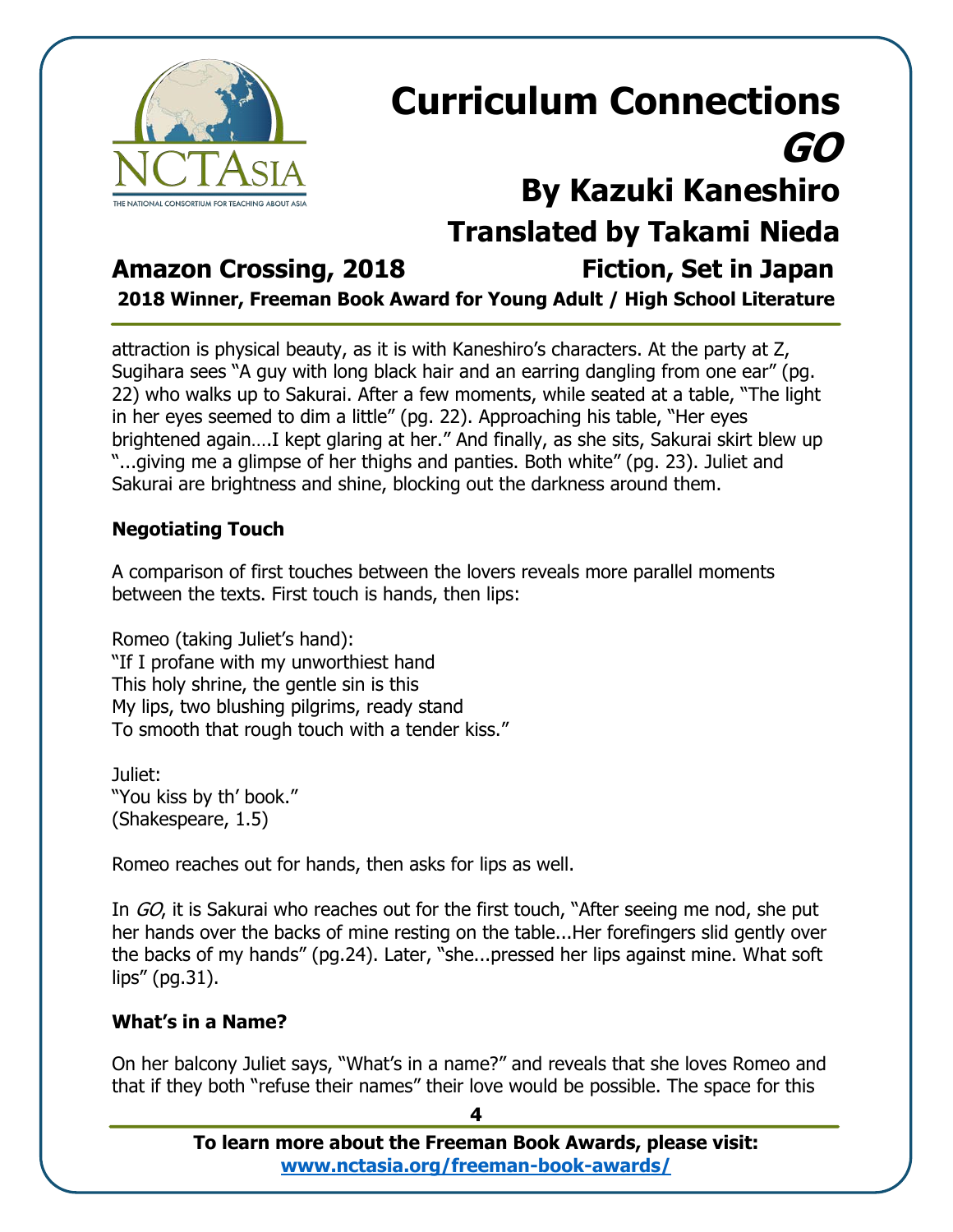

# **Curriculum Connections GO By Kazuki Kaneshiro Translated by Takami Nieda**

### **Amazon Crossing, 2018 Fiction, Set in Japan**

**2018 Winner, Freeman Book Award for Young Adult / High School Literature**

love that they create on Juliet's balcony can't be sustained because they are bound by birth to their families.

At their first meeting, Sakurai keeps her first name a secret, "I don't want to say. I hate my first name." Sugihara replies, "We don't need to bother with names" (pg.30). Both have reasons for keeping their names secret, which they reveal later in the story. Sakurai conceals her first name in order to hide her too potent Japanese identity: "My given name is Tsubaki. A name that has the kanji characters for cherry blossom and camellia sounds so Japanese that I didn't want you to know." Sugihara, conceals his name to keep his Korean heritage a secret, but reveals it right before he and Sakurai consummate their relationship: "My real name is Lee. Like Bruce Lee" (pg. 121).

Sakurai has a visceral reaction to Sugihara's truth; her rejection not only reveals her prejudice, but also represents yet another way that Sugihara is rendered outside conventional Japanese cultural identity. He's unable to achieve the sexual conquest of a "real" Japanese woman (Roh). By denying their names, the two can exist in a third space, neither Japanese nor Korean; but knowing their true identities exposes the prejudice Sakurai has for Zainichi Koreans. They are forced to grow and change and accept each other, or not. In the last words of the novel, Sakurai says with "white as snow breath": "Let's go"; the two seem to choose to stay together and confront the difficulties of their love.

**Author**: Michele Beauchamp, Manheim Township High School, Pennsylvania

2020

### **Works Cited**

Amster-Burton, Matthew. "A conversation with the English translator of the bestselling novel Go by Kazuki Kaneshiro." *International Examiner* (Seattle), Feb. 14, 2019. [www.iexaminer.org/a-conversation-with-the-english-translator-of-the-bestselling](http://www.iexaminer.org/a-conversation-with-the-english-translator-of-the-bestselling-novel-go-by-kazuki-kaneshiro/)[novel-go-by-kazuki-kaneshiro/.](http://www.iexaminer.org/a-conversation-with-the-english-translator-of-the-bestselling-novel-go-by-kazuki-kaneshiro/)

**5**